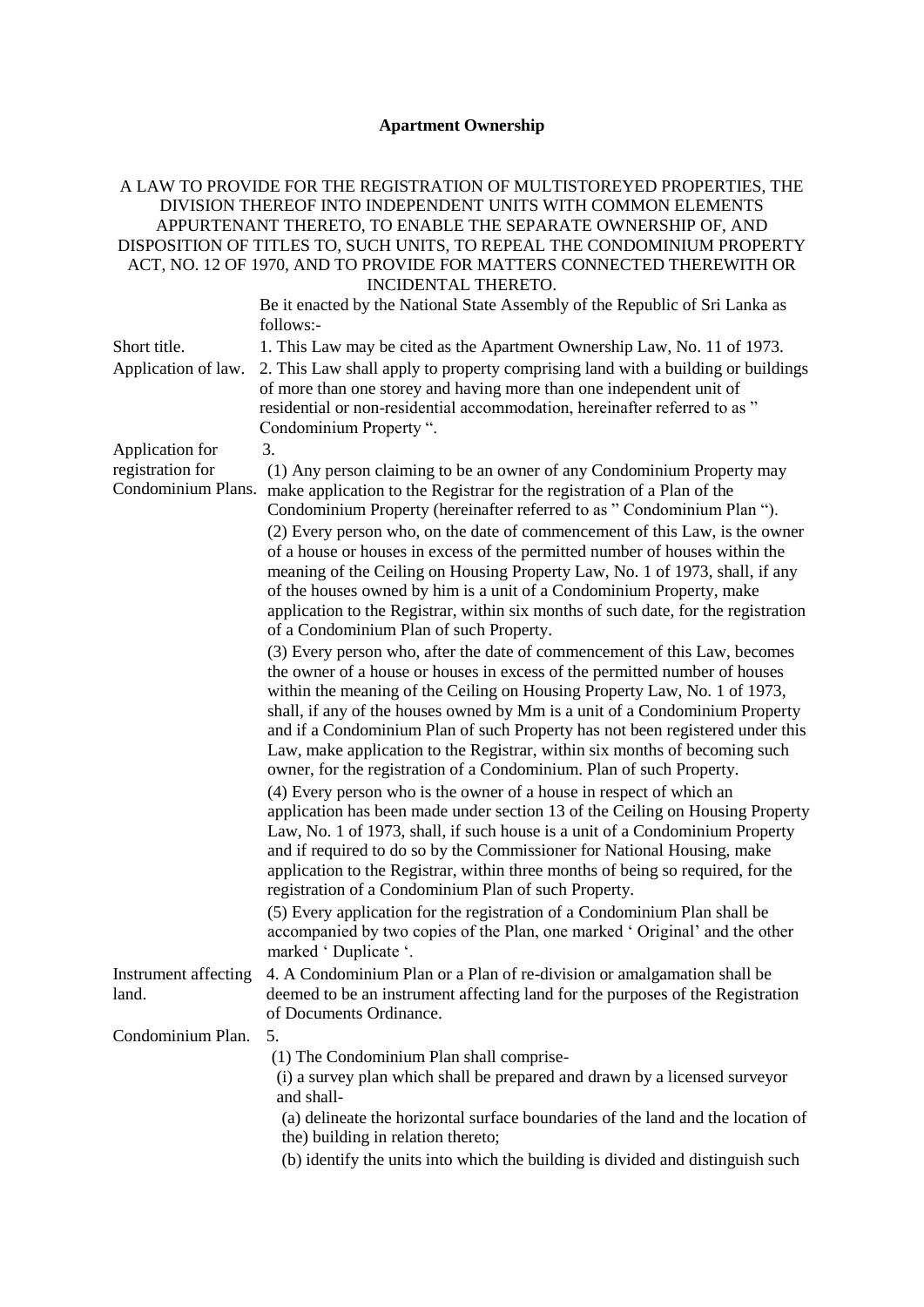units by assessment numbers, numbers, or other symbols;

(c) specify the floor area of each unit, and define the boundaries of each unit by reference to floors, walls, ceiling or roof, the common boundary of any unit with another unit, or with the common elements, being the centre of the floor, wall or ceiling, as the case may be;

(d) define the common elements of the Condominium Property;

(e) bear an endorsement by the licensed surveyor preparing it to the effect that the building shown in the Plan is within the external horizontal boundaries of the land:

(f) have attached to it a certificate of a qualified architect or a qualified civil or structural engineer to the effect that the units shown therein are the same as those existing on the land; and

(ii) a declaration in the prescribed form which shall be made by the applicant and attested by a Notary Public and shall contain-

(a) a description, by reference to the survey plan, of the land on which the building is located and to which title is claimed, its boundaries, extent and situation specifying the Administrative District, Divisional Revenue Officer's division, village, ward, pattu, korale or other division or district in which the land is situated, and in case the land is situated in a town, the name, if any, of the street in which it is situated, together with the assessment number;

(b) the name and address of the owner or owners of the Condominium Property;

(c) the particulars of deeds, instruments or other documents and of other evidence of title relied upon by the applicant in support of the claim to title; (d) a reference to the division, volume and folio in which the land is registered under the provisions of the Registration of Documents Ordinance

and, if the land is not so registered, a declaration to the effect that the land is not so registered;

(e) the particulars of every encumbrance, lis pendens, seizure, order or decree affecting the land, to the knowledge of the applicant;

(f) a description of the building, stating the number of storeys and basements and the number of units;

(g) the number or other symbol identifying each unit and a statement of its location, floor area, number of rooms, any immediate common area to which it has access, and any other information for the purpose of identification, including corresponding information relating to an accessory unit, if any; (h) a description of the common elements of the Condominium Property; (i) the percentage of the undivided share in common elements appurtenant to

each unit; (j) a statement of the purpose for which the building and each of the unit is intended and restricted as to its use;

(k) a statement that the survey plan referred to in paragraph (i) of subsection (1) and the certificates referred to in sub-paragraph (f) of the aforesaid paragraph (i) and in subsection (2) are attached therewith;

(l) any further details in connection with the Property which the applicant may deem desirable to set forth consistent with this Law;

(m) any other information which may be required by regulations made under this Law; and

(n) the signature of the owner or owners of the Condominium Property.

(2) A Condominium Plan tendered for registration shall be accompanied by a certificate from the local authority to the effect that the division of the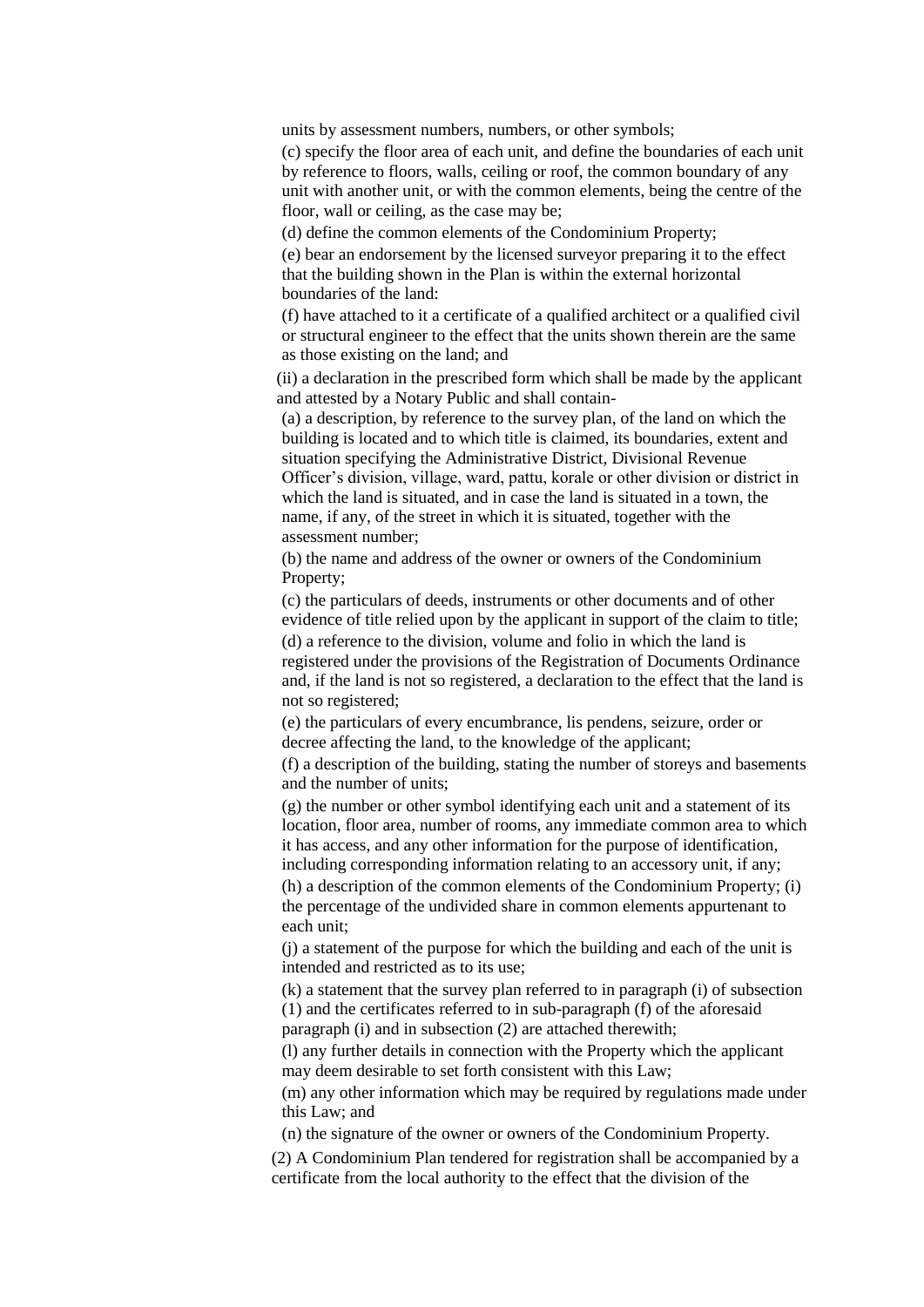|                                                                                                                                    | building into units as illustrated in the Plan is in accord with its by-laws and<br>regulations.                                                                                                                                                                                                                                                                                                                                                                                                                                                                                                                                                                                                                                                                                                                                                                                                                                                                                             |
|------------------------------------------------------------------------------------------------------------------------------------|----------------------------------------------------------------------------------------------------------------------------------------------------------------------------------------------------------------------------------------------------------------------------------------------------------------------------------------------------------------------------------------------------------------------------------------------------------------------------------------------------------------------------------------------------------------------------------------------------------------------------------------------------------------------------------------------------------------------------------------------------------------------------------------------------------------------------------------------------------------------------------------------------------------------------------------------------------------------------------------------|
| Registration of<br><b>Condominium Plans</b><br>and Plans of re-<br>division or<br>amalgamation and<br>appeals against<br>refusals. | 6.<br>(1) Upon receipt of an application for the registration of a Condominium Plan<br>or a Plan of redivision or amalgamation, the Registrar may register the Plan in<br>the register of Condominium Property, which shall be in the prescribed form,<br>if he is satisfied that such Plan conforms to the provisions of this Law and the<br>regulations made thereunder.                                                                                                                                                                                                                                                                                                                                                                                                                                                                                                                                                                                                                   |
|                                                                                                                                    | (2) A Condominium Property in respect of which a Condominium Plan is<br>registered under subsection (1) is hereinafter referred to as a " registered<br>Condominium Property."                                                                                                                                                                                                                                                                                                                                                                                                                                                                                                                                                                                                                                                                                                                                                                                                               |
|                                                                                                                                    | (3) Upon the registration of a Condominium Plan under subsection (1), the<br>Registrar shall make appropriate cross references to connect the registration<br>with any previous registration, under the Registration of Documents<br>Ordinance, of a deed or instrument affecting the land referred to in the Plan<br>and shall return the copy of the Plan marked 'Original ' to the person who<br>tendered it for registration and file of record the copy marked 'Duplicate.'                                                                                                                                                                                                                                                                                                                                                                                                                                                                                                             |
|                                                                                                                                    | (4) The Registrar shall from time to time cause all copies of Plans filed of<br>record to be bound in convenient volumes.                                                                                                                                                                                                                                                                                                                                                                                                                                                                                                                                                                                                                                                                                                                                                                                                                                                                    |
|                                                                                                                                    | (5) Where the Registrar refuses to register the Condominium Plan or a Plan of<br>redivision or amalgamation or disallows an application made under section 8<br>(1), he shall comply with the provisions of section 37 of the Registration of<br>Documents Ordinance.                                                                                                                                                                                                                                                                                                                                                                                                                                                                                                                                                                                                                                                                                                                        |
|                                                                                                                                    | (6) An appeal shall lie from every order made by the Registrar refusing<br>registration of a Condominium Plan or a Plan of redivision or amalgamation<br>or disallowing an application made under section $8(1)$ , and the provisions of<br>section 38 of the Registration of Documents Ordinance shall apply in relation<br>to such appeal.                                                                                                                                                                                                                                                                                                                                                                                                                                                                                                                                                                                                                                                 |
| Volumes and<br>registers kept by the<br>Registrar under this<br>Law.                                                               | 7. Section 40 of the Registration of Documents Ordinance shall apply mutatis<br>mutandis to volumes or registers kept by the Registrar under this Law.                                                                                                                                                                                                                                                                                                                                                                                                                                                                                                                                                                                                                                                                                                                                                                                                                                       |
| Amendment of                                                                                                                       | 8.                                                                                                                                                                                                                                                                                                                                                                                                                                                                                                                                                                                                                                                                                                                                                                                                                                                                                                                                                                                           |
| registered<br>and Plans of<br>redivision or<br>amalgamation.                                                                       | (1) The owner of any unit of a registered Condominium Property may apply in<br>Condominium Plans writing to the Registrar for the amendment of the registered Condominium<br>Plan or the registered Plan of redivision or amalgamation of such Property.<br>Where the amendment involves alteration or addition to the survey plan<br>comprised in the Condominium Plan or the Plan of redivision or<br>amalgamation, an amended Plan certified by a qualified architect or qualified<br>civil or structural engineer to the effect that the Plan conforms to the position<br>existing on the land shall accompany the application for amendment.<br>(2) Where the Registrar allows an application made under subsection (1), he<br>shall make an appropriate entry embodying the amendment in the registered<br>Condominium Plan or the registered Plan of redivision or amalgamation, as<br>the case may be, and in the folio of the register of Condominium Property<br>relevant thereto. |
| Effect of registration 9.<br>of Condominium<br>Plan.                                                                               | (1) Upon registration of a Condominium Plan, the building depicted therein sha<br>be deemed to be divided into the units identified therein, and each such unit sha<br>be deemed to have appurtenant thereto in undivided shares such proportion of<br>the land and other common elements defined in the Condominium Plan as the<br>floor area of the unit bears to the aggregate floor area of all the units comprised<br>in the Plan.                                                                                                                                                                                                                                                                                                                                                                                                                                                                                                                                                      |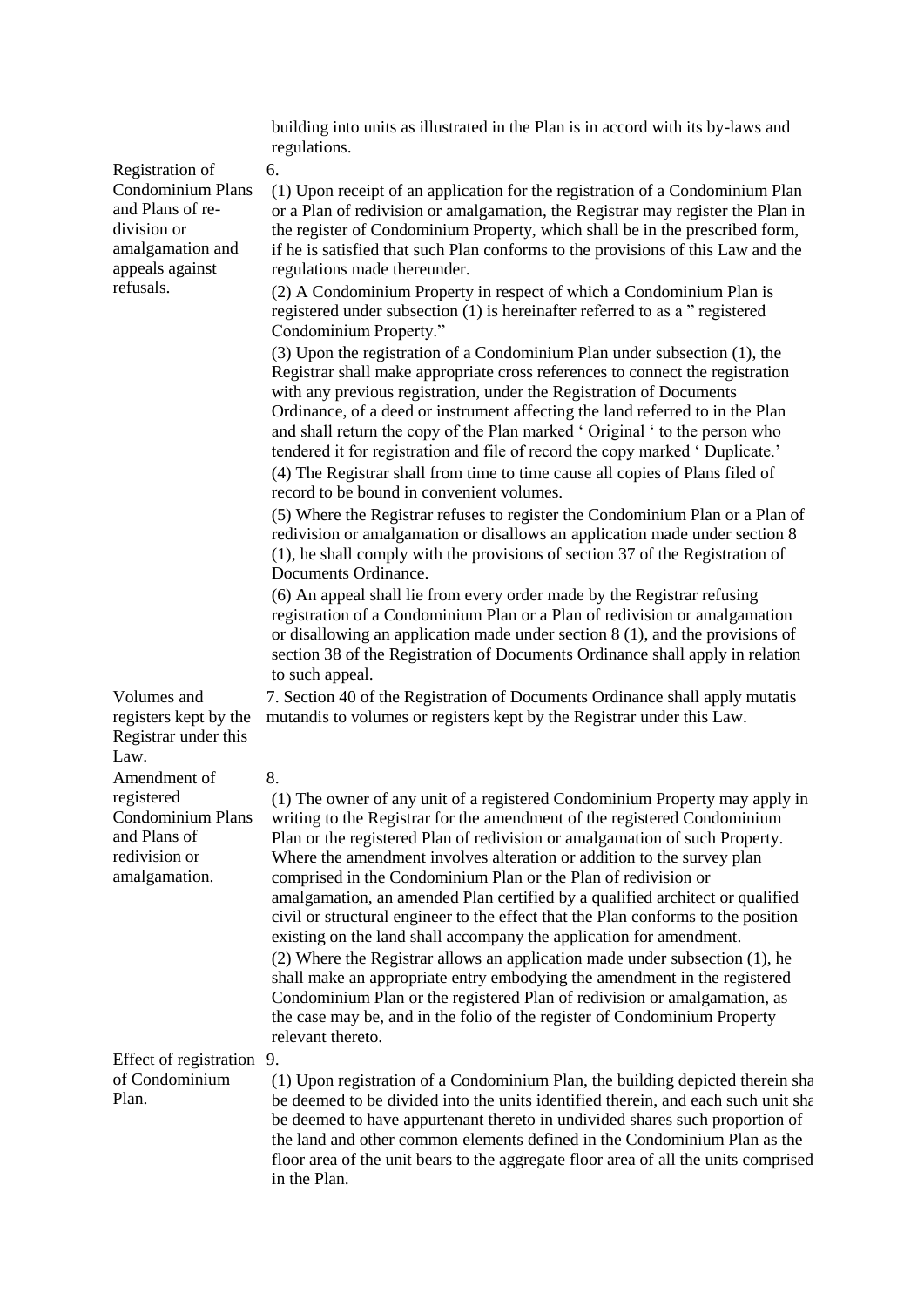|                                    | (2) Notwithstanding anything to the contrary in any other law, but subject to<br>the provisions of this Law, after the registration of a Condominium Plan, any<br>unit depicted therein together with the common elements appurtenant thereto<br>may be held and dealt with in the same manner and form as any land.<br>(3) Upon registration of a Condominium Plan, each unit depicted therein<br>together with the common elements appurtenant thereto shall be deemed to be<br>absolutely owned by the person or persons described in the Plan as the owner<br>or owners of the Condominium Property without prejudice to the right of any<br>other person to obtain monetary compensation for any loss suffered as a result<br>of any interest he had in the Condominium Property before such registration,<br>being adversely affected. |
|------------------------------------|----------------------------------------------------------------------------------------------------------------------------------------------------------------------------------------------------------------------------------------------------------------------------------------------------------------------------------------------------------------------------------------------------------------------------------------------------------------------------------------------------------------------------------------------------------------------------------------------------------------------------------------------------------------------------------------------------------------------------------------------------------------------------------------------------------------------------------------------|
| Registration of deed               | 10.                                                                                                                                                                                                                                                                                                                                                                                                                                                                                                                                                                                                                                                                                                                                                                                                                                          |
| or instrument<br>affecting a unit. | (1) No person acquiring an interest in any unit of a registered Condominium<br>Property on a deed or instrument shall be entitled to such interest unless such<br>deed or instrument is registered in the register of Condominium Property.<br>(2) Upon accepting for registration any such deed or instrument, the Registrar<br>shall register same in the register of Condominium Property in the prescribed<br>manner and make appropriate cross references to the relevant folios so as to                                                                                                                                                                                                                                                                                                                                               |
|                                    | connect such registration with the registration of the original Condominium                                                                                                                                                                                                                                                                                                                                                                                                                                                                                                                                                                                                                                                                                                                                                                  |
| Shares in common                   | Plan or a Plan of redvision or amalgamation, as the case may be.<br>11. No share in the common elements of a registered Condominium Property                                                                                                                                                                                                                                                                                                                                                                                                                                                                                                                                                                                                                                                                                                 |
| elements of the<br>Property.       | shall be disposed of or otherwise dealt with except as appurtenant to a unit of<br>such Proprety, and any alienation of any unit shall be deemed also to convey<br>the undivided share of the owner in the common elements appertaining to that<br>unit notwithstanding the fact that no specific or particular reference has been<br>made thereto in the instrument or deed relating to such alienation.                                                                                                                                                                                                                                                                                                                                                                                                                                    |
| Redivision or                      | 12.                                                                                                                                                                                                                                                                                                                                                                                                                                                                                                                                                                                                                                                                                                                                                                                                                                          |
| amalgamation of<br>units.          | (1) Any owner or owners of units of a registered Condominium Property may,<br>with the approval of the local authority, redivide or amalgamate his or their<br>units by registering a Plan of redivision or amalgamation, relating to such<br>units, in the manner provided by this Law for the registration of Condominium<br>Plans.                                                                                                                                                                                                                                                                                                                                                                                                                                                                                                        |
|                                    | (2) An application for amalgamation or redivision shall contain a declaration<br>in the prescribed form made by the applicant which shall be attested by a<br>Notary Public and shall contain-                                                                                                                                                                                                                                                                                                                                                                                                                                                                                                                                                                                                                                               |
|                                    | (a) a description by reference to a survey plan, of the land on which the<br>building is situated and its boundaries, extent and situation specifying the<br>Administrative District, Divisional Revenue Officer's Division, village,<br>ward, pattu, korale or other division or district in which the land is situated,<br>and where the land is situated in a town, the name of the street in which it is<br>situated, together with the assessment number;                                                                                                                                                                                                                                                                                                                                                                               |
|                                    | (b) the particulars of deeds, instruments or other documents and of other<br>evidence of title relied upon by the applicant in support of the claim to title of<br>the unit;                                                                                                                                                                                                                                                                                                                                                                                                                                                                                                                                                                                                                                                                 |
|                                    | (c) the particulars of every encumbrance, lis pendens, seizure, order or decree<br>affecting the unit, if any;                                                                                                                                                                                                                                                                                                                                                                                                                                                                                                                                                                                                                                                                                                                               |
|                                    | (d) a reference to the division, volume and folio in which the original<br>Condominium Plan, and where appropriate, any Plan of redivision or<br>amalgamation, is previously registered:<br>(e) the name of the scheme and the number of the block, if any;                                                                                                                                                                                                                                                                                                                                                                                                                                                                                                                                                                                  |
|                                    | (f) the percentage of the undivided share in common elements appurtenant to                                                                                                                                                                                                                                                                                                                                                                                                                                                                                                                                                                                                                                                                                                                                                                  |
|                                    | the redivided or amalgamated unit;                                                                                                                                                                                                                                                                                                                                                                                                                                                                                                                                                                                                                                                                                                                                                                                                           |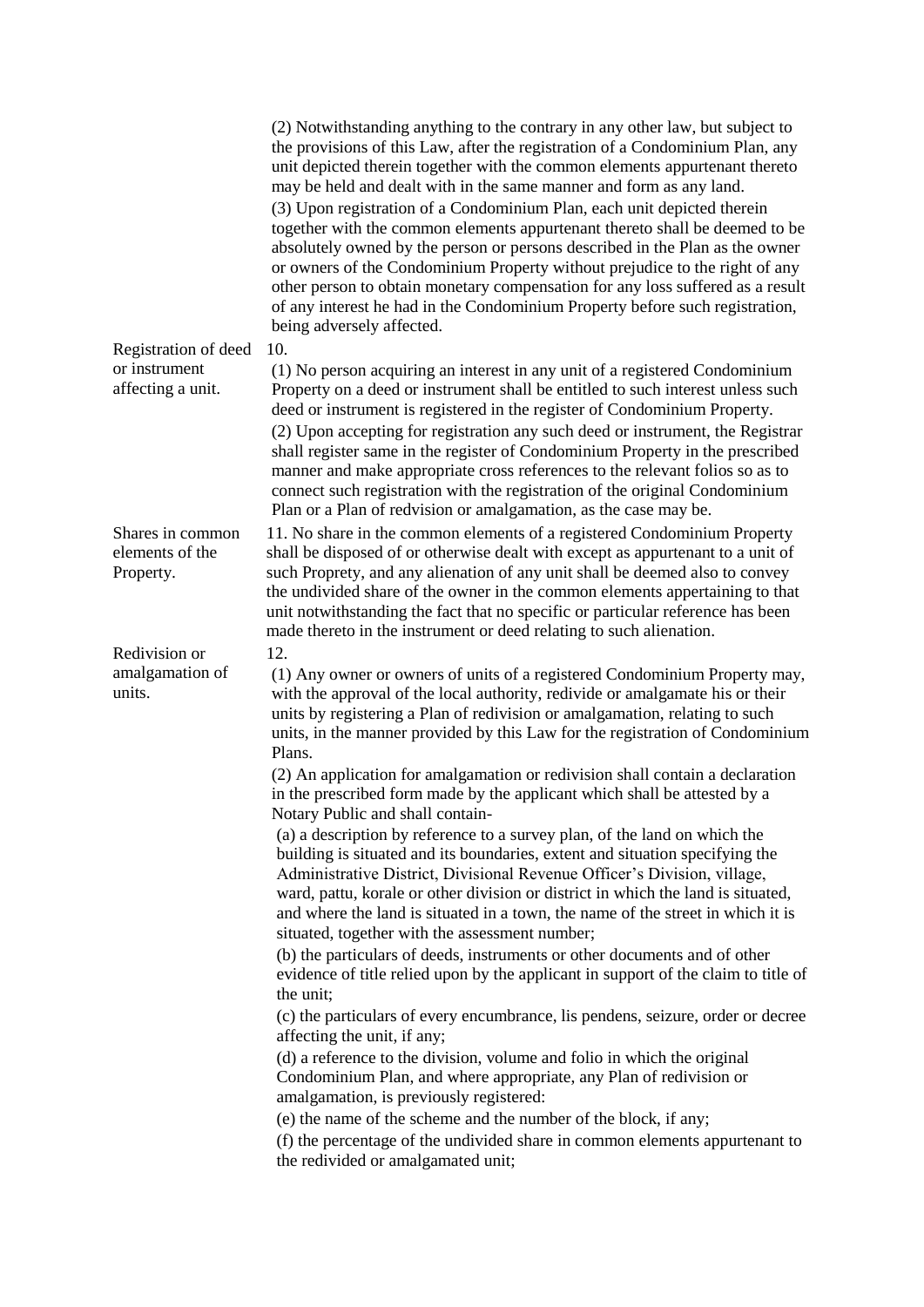|             | (g) a reference to the certificate of conformity from the local authority<br>signifying approval of the proposed redivision or amalgamation (which<br>certificate shall be attached to the declaration);                                                                                                                                                                                                                                                                                                                                                                                                                                                                                                                                                                                                                                                                                                                                                                                  |
|-------------|-------------------------------------------------------------------------------------------------------------------------------------------------------------------------------------------------------------------------------------------------------------------------------------------------------------------------------------------------------------------------------------------------------------------------------------------------------------------------------------------------------------------------------------------------------------------------------------------------------------------------------------------------------------------------------------------------------------------------------------------------------------------------------------------------------------------------------------------------------------------------------------------------------------------------------------------------------------------------------------------|
|             | (h) a reference to the survey plan (by a licensed survey or) showing the<br>redivision or amalgamation, such plan bearing a reference to the original<br>Condominium Plan relating to the building containing the units proposed to<br>be redivided or amalgamated; and                                                                                                                                                                                                                                                                                                                                                                                                                                                                                                                                                                                                                                                                                                                   |
|             | (i) the full name, postal address and signature of the owners of the unit or<br>units that are being redivided or amalgamated.                                                                                                                                                                                                                                                                                                                                                                                                                                                                                                                                                                                                                                                                                                                                                                                                                                                            |
|             | (3) Upon registering a Plan of redivision or amalgamation, the Registrar shall<br>make appropriate cross references to the relevant folios so as to connect such<br>registration with the registration of the original Condominium Plan and, where<br>appropriate, any Plan of redivision or amalgamation previously registered.<br>(4) Upon the registration of a Condominium Plan of redivision or<br>amalgamation-                                                                                                                                                                                                                                                                                                                                                                                                                                                                                                                                                                     |
|             | (a) the provisions of section 9 shall mutatis mutandis apply to each redivided<br>unit or amalgamated unit; and                                                                                                                                                                                                                                                                                                                                                                                                                                                                                                                                                                                                                                                                                                                                                                                                                                                                           |
|             | (b) the units comprised therein shall be subject to the burden, and shall have<br>the benefit, of any servitudes affecting such of the units in the original<br>Condominium Plan as are included in the Plan of redivision or amalgamation.                                                                                                                                                                                                                                                                                                                                                                                                                                                                                                                                                                                                                                                                                                                                               |
| Servitudes. | 13. Upon the registration of a Condominium Plan-<br>(a) the owner of each unit shall have a servitude in common with the owners<br>of other units to use all pipes, ducts, cables, wires, conduits, public utility lines<br>or other common elements located in other units and serving his unit;                                                                                                                                                                                                                                                                                                                                                                                                                                                                                                                                                                                                                                                                                         |
|             | (b) the owner of each unit shall have a servitude for the continuance of any<br>encroachment by his unit on any adjoining unit or on any common element,<br>existing at the time of the registration of the Condominium Plan as a result of<br>construction of the building, or which may come into existence thereafter as a<br>result of settlement or shifting of the building or as a result of restoration of<br>the building or such unit after damage caused by fire or other casualty, or as a<br>result of compulsory acquisition under any written law, and such<br>encroachment shall remain undisturbed as long as the building stands;                                                                                                                                                                                                                                                                                                                                       |
|             | (c) any person authorized in that behalf by the Common Amenities Board<br>(hereinafter referred to as " the Board ") shall have the right of access at all<br>reasonable hours of the day to any unit of such property, if the provisions of<br>the Common Amenities Board Law apply to such property, for the purpose of<br>inspecting and making repairs to the common elements contained therein or<br>elsewhere in the building or of preventing damage to the common elements or<br>to other units or of preventing any violation of any written law applicable<br>thereto or of correcting any condition which violates the provisions of any<br>mortgage covering any other unit;                                                                                                                                                                                                                                                                                                  |
|             | (d) each unit shall be subject to a servitude in favour of the owners of the<br>other units to use the pipes, ducts, cables, wires, conduits, public utility lines<br>and other common elements serving such other units and located in such unit;<br>(e) each unit shall be subject to a servitude in favour of any adjoining unit or<br>common element for the continued maintenance of any encroachment of such<br>adjoining unit or common element resulting from the construction of the<br>building and existing at the time of registration of the Condominium Plan or<br>which may come into existence thereafter by reason of settlement or shifting<br>of the building, or as a result of repairs to or restoration of the building or such<br>adjoining unit or common element after damage by fire or other casualty, or as<br>a result of compulsory acquisition under any written law and any such<br>encroachment shall remain undisturbed so long as the building stands; |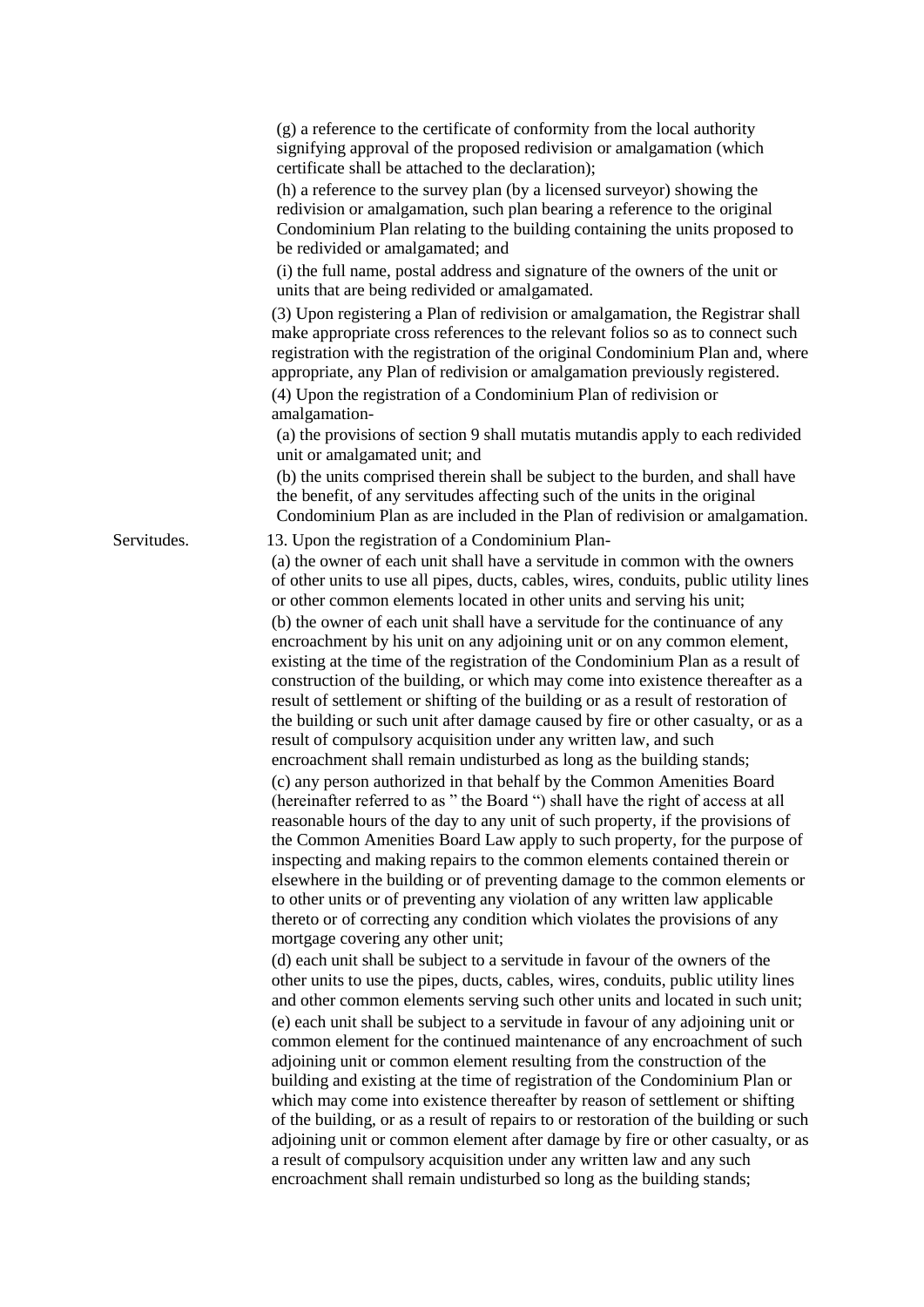|                                                                                                     | (f) each unit shall have and shall be subject to all servitudes of necessity in<br>favour of such unit or in favour of other units and the common elements.<br>The owner of each unit shall have a servitude for the exclusive use of such part of the                                                                                                                                                                                                                                                                                                                                                                                                                                                     |
|-----------------------------------------------------------------------------------------------------|------------------------------------------------------------------------------------------------------------------------------------------------------------------------------------------------------------------------------------------------------------------------------------------------------------------------------------------------------------------------------------------------------------------------------------------------------------------------------------------------------------------------------------------------------------------------------------------------------------------------------------------------------------------------------------------------------------|
| Ancillary rights and.<br>obligations implied.                                                       | common elements as is allocated to him in the Condominium Plan.<br>14. All ancillary rights and obligations reasonably necessary to make<br>servitudes effective shall attach to servitudes conferred by this Law, including<br>the right of an owner of a dominant tenement, with the permission of the<br>Board, to enter a servient tenement and replace, renew or restore anything<br>which the dominant tenement is entitled to benefit from.                                                                                                                                                                                                                                                         |
| Management &c, by<br><b>Common Amenities</b><br>Board.                                              | 15.<br>$(1)$ Where-<br>(a) the owner or owners of not less than seventy-five per centum of the<br>number of units of a registered Condominium Property make a request in<br>writing to the effect that the provisions of the Common Amenities Board Law<br>shall apply to such property; or<br>(b) the Board is ex mero moto of opinion that the control, administration,<br>maintenance or management of the common elements of any registered<br>Condominium Property is unsatisfactory,                                                                                                                                                                                                                 |
|                                                                                                     | the Board may exercise in relation to such Condominium Property the powers<br>vested in it under the Common Amenities Board Law.<br>$(2)$ Before the Board exercises the powers referred to in subsection $(1)$ , its<br>intention to do so together with the reasons therefor shall be communicated to<br>the party making the request, if any, and to the owner and occupier of every<br>unit in the Condominium Property.                                                                                                                                                                                                                                                                               |
|                                                                                                     | (3) An owner or occupier of a unit may appeal in writing, against the intention<br>of the Board to exercise in relation to his unit, the powers referred to in<br>subsection $(1)$ , to the Minister within fourteen days of the receipt by him of<br>the communication under subsection (2), stating the grounds of such appeal.<br>(4) The exercise by the Board of the powers referred to in subsection (1) or in<br>the event of an appeal, the decision of the Minister, shall not be questioned in<br>any court or tribunal.                                                                                                                                                                         |
| Owners of units may<br>associations.                                                                | 16. It shall be lawful for the owners of all units of a registered Condominium<br>form themselves into Property to form themselves into associations or bodies for the purpose of<br>controlling, managing, maintaining or administering the common elements of<br>such Property.                                                                                                                                                                                                                                                                                                                                                                                                                          |
| Board may transfer<br>the control<br>maintenance, &c., of<br>common elements to<br>owners of units. | 17. The Board may, on application made by the owner or owners of all the<br>units of a registered Condominium Property in relation to which the Board<br>exercises the powers vested in it under the Common Amenities Board Law,<br>and if satisfied that such owner or owners are capable of properly controlling,<br>maintaining, managing and administering the common elements of such<br>Property, divest itself of its powers under the Common Amenities Board Law<br>in relation to such Property and transfer to such owner or owners or to any<br>association or body of such owners formed under section 16, the control,<br>maintenance, management and administration of such common elements. |
| Insurance.                                                                                          | 18. The owners of all the units of a registered Condominium Property shall<br>insure and keep insured the buildings in such Property against loss or damage<br>by fire, civil commotion and riot and such other hazards as shall be prescribed<br>and the premium or premia for such insurance shall be shared by all the owners<br>of the Condominium Property in proportion to their respective interests:<br>Provided however that the preceding provisions of this section shall not affect<br>the right of the owner of any unit to insure his own unit for his own benefit and<br>on his own account.                                                                                                |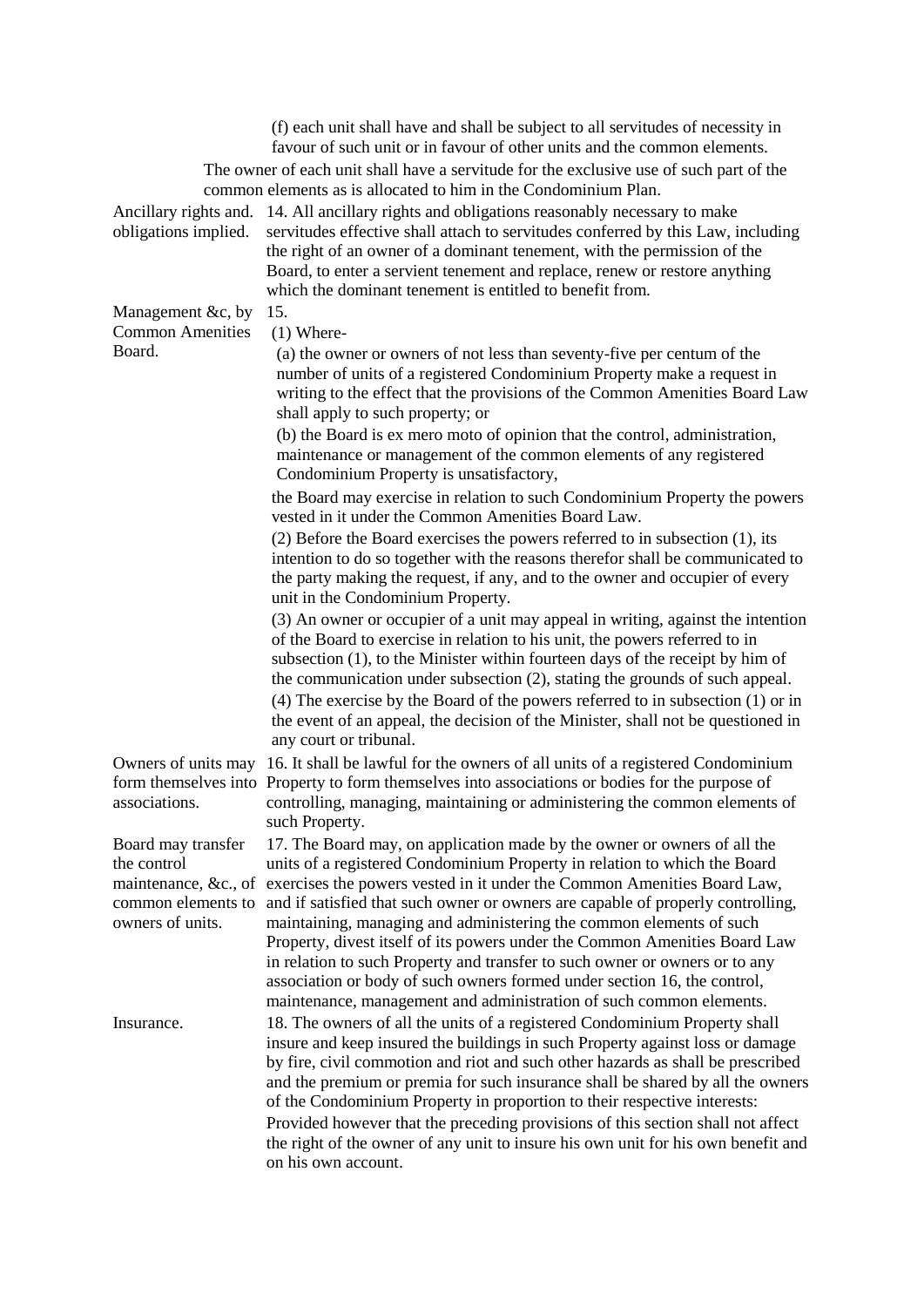| occupiers.     | Duties of owners and 19. The owner and occupier of a unit of a registered Condominium Property<br>shall                                                                                                                                                                                                                                                                                                                                                                                                                                                                                                                                                                                                                                                                                                                                                                                                                                                                                                               |
|----------------|-----------------------------------------------------------------------------------------------------------------------------------------------------------------------------------------------------------------------------------------------------------------------------------------------------------------------------------------------------------------------------------------------------------------------------------------------------------------------------------------------------------------------------------------------------------------------------------------------------------------------------------------------------------------------------------------------------------------------------------------------------------------------------------------------------------------------------------------------------------------------------------------------------------------------------------------------------------------------------------------------------------------------|
|                | (a) permit the Board and its duly authorized agents at ail reasonable times, to<br>enter the unit for the purpose of inspecting the unit, and where the Board<br>exercises the powers vested in It under the Common Amenities Board Law In<br>relation to such Property, to enter the unit for the purpose of maintaining,<br>repairing or renewing pipes, wires, cables and ducts for the time being<br>existing in the unit and capable of being used for the benefit of any other unit<br>or common elements of the Property or for the purpose of maintaining,<br>repairing or renewing the common elements of the Property or for the purpose<br>of satisfying as to the condition and safety of the common elements of the<br>Property;<br>(b) forthwith carry out all work that may be ordered by any public or local<br>authority empowered by law so to order in respect of the unit, and pay all<br>premia, rates, taxes, charges, outgoings and assessments that may be payable<br>in respect of the unit; |
|                | (c) repair and maintain the unit, and keep it in a state of good repair,<br>reasonable wear and tear and damage by fire, storm, tempest or act of God<br>excepted;                                                                                                                                                                                                                                                                                                                                                                                                                                                                                                                                                                                                                                                                                                                                                                                                                                                    |
|                | (d) use and enjoy the common elements of the Property in such a manner as<br>not unreasonably to interfere with the use and enjoyment thereof by the<br>occupier of any other unit (whether owner or not);                                                                                                                                                                                                                                                                                                                                                                                                                                                                                                                                                                                                                                                                                                                                                                                                            |
|                | (e) not permit or cause to be permitted the occupation of the unit by any<br>number of persons in excess of the prescribed number;                                                                                                                                                                                                                                                                                                                                                                                                                                                                                                                                                                                                                                                                                                                                                                                                                                                                                    |
|                | (f) not use the unit or permit it to be used in any manner or for any purpose<br>that will cause a nuisance or hazard to the occupier of any other unit (whether<br>owner or not);                                                                                                                                                                                                                                                                                                                                                                                                                                                                                                                                                                                                                                                                                                                                                                                                                                    |
|                | (g) not cause damage in any manner to the common elements of the Property<br>and not make any structural alteration of such common elements without the<br>written consent of the owners of all other units of such Property;                                                                                                                                                                                                                                                                                                                                                                                                                                                                                                                                                                                                                                                                                                                                                                                         |
|                | (h) not use the unit for any illegal or immoral purpose or in any manner likely<br>to be injurious to the health of the occupiers of the other units (whether<br>owners or not);                                                                                                                                                                                                                                                                                                                                                                                                                                                                                                                                                                                                                                                                                                                                                                                                                                      |
|                | (i) not keep any animal or bird in the unit or in common parts of the Property,<br>except with the express written consent of the chief occupiers of all the other<br>units;                                                                                                                                                                                                                                                                                                                                                                                                                                                                                                                                                                                                                                                                                                                                                                                                                                          |
|                | (j) not make undue noise or create any other form of nuisance in or about any<br>unit or the common elements of the Property; and                                                                                                                                                                                                                                                                                                                                                                                                                                                                                                                                                                                                                                                                                                                                                                                                                                                                                     |
|                | (k) not use the unit or permit the unit to be used for any purpose other than<br>that for which the unit is according to the Condominium Plan intended to be<br>used.                                                                                                                                                                                                                                                                                                                                                                                                                                                                                                                                                                                                                                                                                                                                                                                                                                                 |
| Termination of | 20.                                                                                                                                                                                                                                                                                                                                                                                                                                                                                                                                                                                                                                                                                                                                                                                                                                                                                                                                                                                                                   |
| Condominium.   | (1) The District Court of the district in which a registered Condominium<br>Property is situated may by declaration to that effect terminate the<br>Condominium status of such Property in any of the following circumstances: -<br>(a) where an application is made for such termination to such Court by the<br>owner or owners of all the units of the Condominium Property;                                                                                                                                                                                                                                                                                                                                                                                                                                                                                                                                                                                                                                       |
|                | (b) where an application is made for such termination to such Court by the<br>owner of any unit in the Condominium Property consequent on the building<br>not being repaired or reconstructed within a reasonable time after there has<br>been a total or substantial damage to, or destruction of, the building or part<br>thereof;                                                                                                                                                                                                                                                                                                                                                                                                                                                                                                                                                                                                                                                                                  |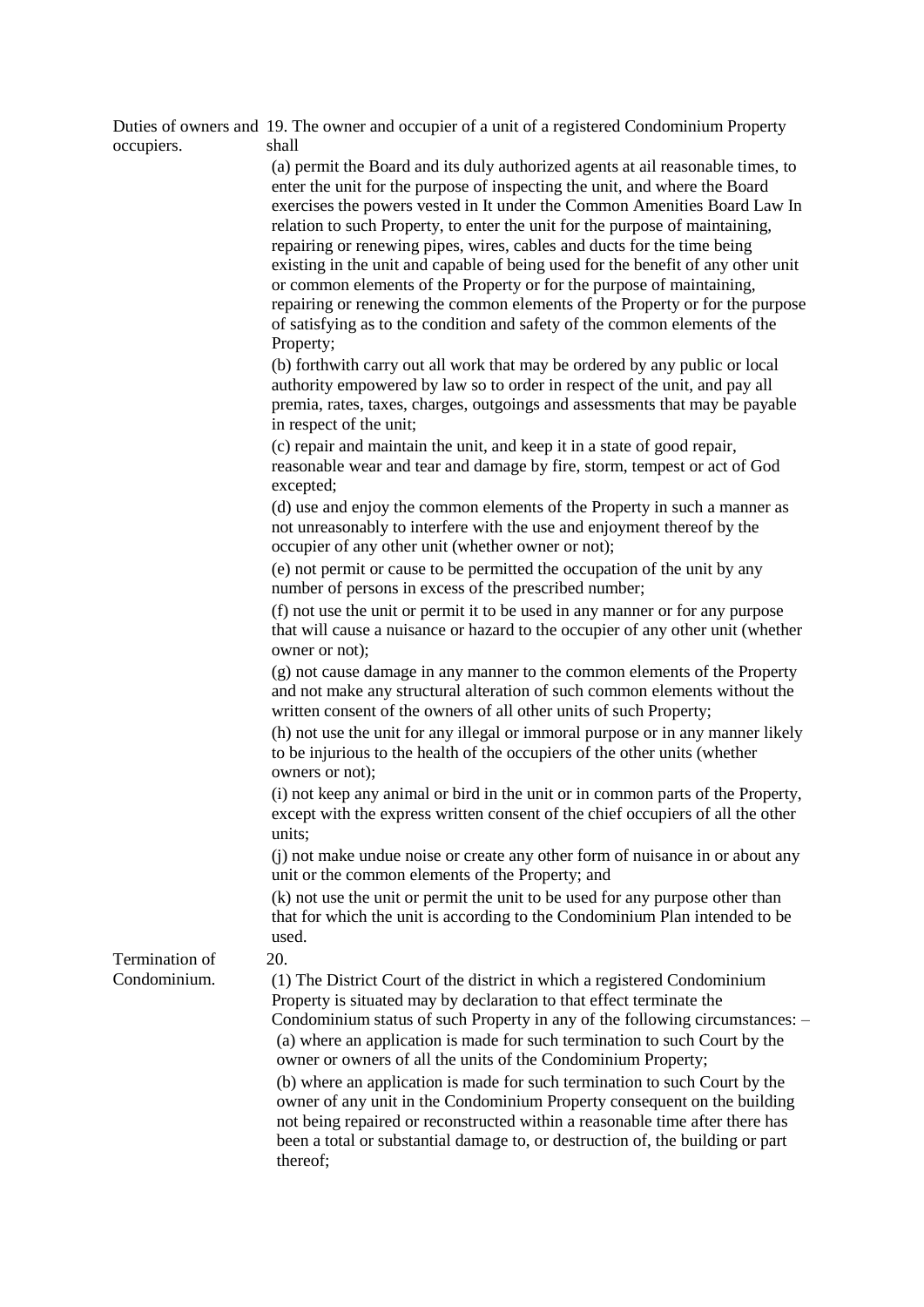|                                                                  | (c) where, in the event of the building having become obsolete, the owners of<br>not less than seventy-five per centum of the number of units agree not to<br>renovate the building, and make an application for such termination to such<br>Court.                                                                                                                                                                                                                                                                                                                                                                  |
|------------------------------------------------------------------|----------------------------------------------------------------------------------------------------------------------------------------------------------------------------------------------------------------------------------------------------------------------------------------------------------------------------------------------------------------------------------------------------------------------------------------------------------------------------------------------------------------------------------------------------------------------------------------------------------------------|
|                                                                  | (2) Where a unit is subject to a mortgage or is otherwise encumbered, the<br>Court shall not entertain any application under subsection (1) unless the<br>mortgagee or a person having any other interest in the unit is also made a<br>party to such application, and the Court shall not allow the application unless<br>such mortgagee or other person consents to such termination.                                                                                                                                                                                                                              |
|                                                                  | (3) The Court shall cause a copy of any declaration made under subsection (1)<br>together with any conditions and directions attached thereto to be transmitted<br>to the Registrar.                                                                                                                                                                                                                                                                                                                                                                                                                                 |
|                                                                  | $(4)$ Upon receipt of the copy of the declaration under subsection $(3)$ , the<br>Registrar shall make a note thereof on the registered Condominium Plan and<br>in the folio of the register of Condominium Property relating thereto, and upon<br>such note being made the owners of the units described in the Plan shall be<br>deemed to be co-owners of the Property in proportion to their respective<br>interests.                                                                                                                                                                                             |
| offences and                                                     | 21.                                                                                                                                                                                                                                                                                                                                                                                                                                                                                                                                                                                                                  |
| penalties.                                                       | (1) Every person who contravenes or fails to comply with any provision of<br>this Law or any regulation made thereunder or any order or direction lawfully<br>given under this Law shall be guilty of an offence under this Law.                                                                                                                                                                                                                                                                                                                                                                                     |
|                                                                  | (2) Every person who is guilty of an offence under this Law shall on<br>conviction after summary trial before a Magistrate be liable to imprisonment<br>of either description for a period not exceeding six months or a fine not<br>exceeding one thousand rupees or to both such imprisonment and fine and if<br>such offence is a continuing offence to an additional fine of one hundred<br>rupees for each day on which the offence is continued after conviction.                                                                                                                                              |
|                                                                  | (3) Notwithstanding anything to the contrary in any other law, every offence<br>under this Law shall be a cognizable offence within the meaning and for the<br>purposes of the Criminal Procedure Code.                                                                                                                                                                                                                                                                                                                                                                                                              |
|                                                                  | (4) Where an offence under this Law is committed by a body of persons,<br>whether corporate or unincorporate, every person who at the time of the<br>commission of the offence was a director, general manager, secretary or other<br>similar officer of such body of persons shall be deemed to be guilty of that<br>offence unless he proves that the offence was committed without his consent<br>or connivance and that he exercised all such diligence to prevent the<br>commission of that offence as he ought to have exercised having regard to the<br>nature of his functions and in all the circumstances. |
| Repeal.                                                          | 22. The Condominium Property Act, No. 12 of 1970, is hereby repealed.                                                                                                                                                                                                                                                                                                                                                                                                                                                                                                                                                |
| Provisions of<br>Partition Act not to<br>apply in certain cases. | 23. The Partition Act shall not apply to any land or building comprised in any<br>registered Condominium Plan.                                                                                                                                                                                                                                                                                                                                                                                                                                                                                                       |
| Regulations.                                                     | 24.                                                                                                                                                                                                                                                                                                                                                                                                                                                                                                                                                                                                                  |
|                                                                  | (1) The Minister may make regulations for the purpose of carrying out or<br>giving effect to the principles and provisions of this Law.                                                                                                                                                                                                                                                                                                                                                                                                                                                                              |
|                                                                  | (2) Every regulation made by the Minister shall be published in the Gazette<br>and shall come into operation on the date of such publication or on such later<br>date as may be specified in the regulation.                                                                                                                                                                                                                                                                                                                                                                                                         |
|                                                                  | (3) Every regulation made by the Minister shall, as soon as convenient after its<br>publication in the Gazette, be brought before the National State Assembly for<br>approval. Any regulation which is not so approved shall be deemed to be                                                                                                                                                                                                                                                                                                                                                                         |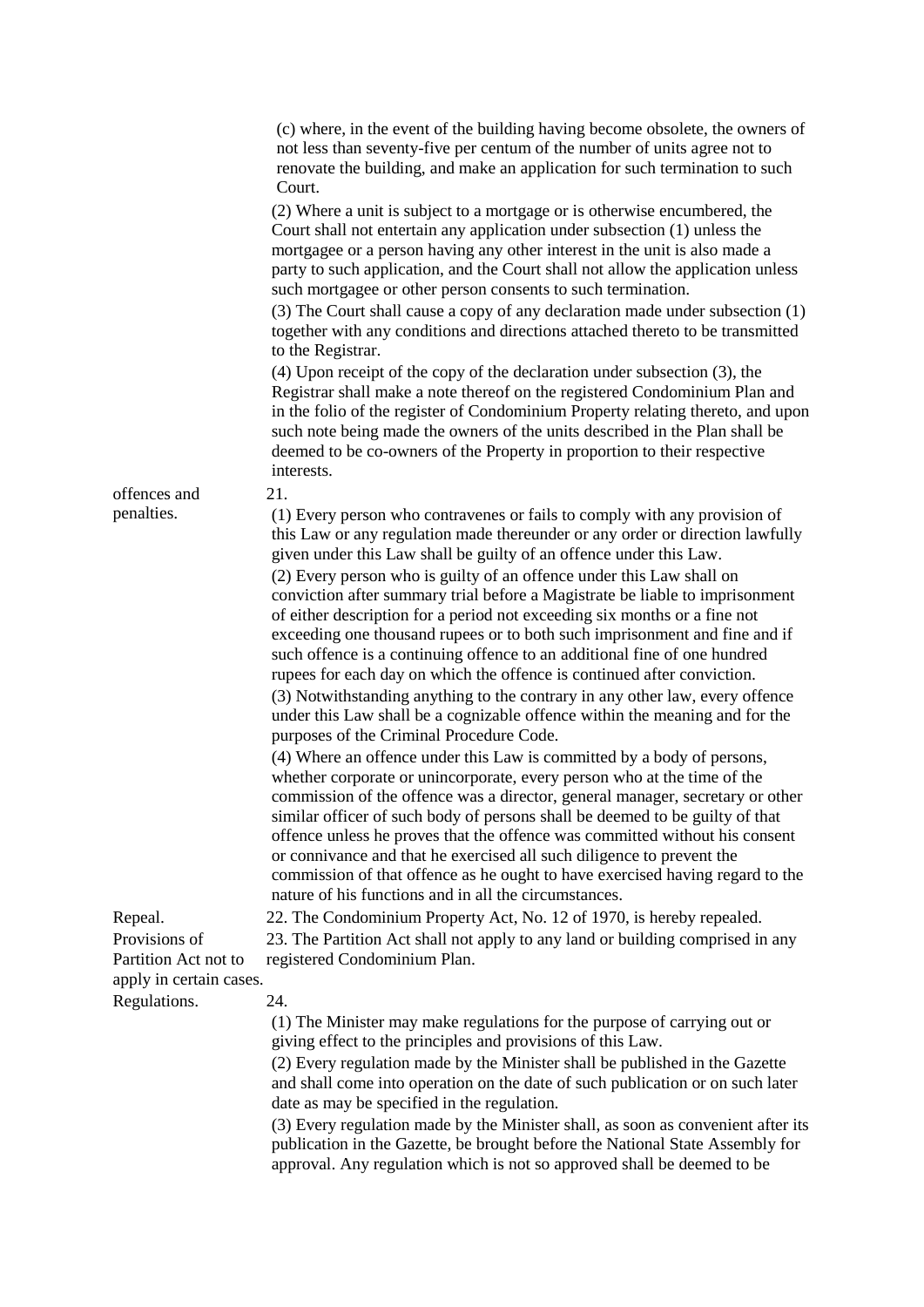|                                        | rescinded as from the date of disapproval, but without prejudice to anything<br>previously done thereunder.<br>(4) Notification of the date on which any regulation made by the Minister is so                                                                                                              |
|----------------------------------------|-------------------------------------------------------------------------------------------------------------------------------------------------------------------------------------------------------------------------------------------------------------------------------------------------------------|
|                                        | deemed to be rescinded shall be published in the Gazette.                                                                                                                                                                                                                                                   |
|                                        | (5) Any regulation made by the Minister shall when approved by the National<br>State Assembly be as valid and effectual as if it were herein enacted.<br>Notification of such approval shall be published in the Gazette.                                                                                   |
| This Law to prevail<br>over other law. | 25. The provisions of this Law shall have effect notwithstanding anything to<br>the contrary contained in any other written law, and where there is any conflict<br>or inconsistency between the provisions of this Law and such other law the<br>provisions of this Law shall prevail over such other law. |
| Interpretation.                        | 26. In this Law, unless the context otherwise requires-<br>" building " means the building or buildings shown in the Condominium Plan;<br>" Common Amenities Board " means the Common Amenities Board<br>established under the Common Amenities Board Law;                                                  |
|                                        | " common elements ", in relation to a Condominium Property, means so ranch<br>of the Condominium Property as is not comprised in any unit therein and<br>includes-                                                                                                                                          |
|                                        | (1) the land on which the building stands including the roads and accesses,<br>drains and ditches, lanes, gardens, parks, playgrounds and other open spaces<br>appurtenant to the Condominium Property;                                                                                                     |
|                                        | (2) the foundations, columns, girders, beams, supports, main walls and roofs<br>of the building;                                                                                                                                                                                                            |
|                                        | (3) the halls, corridors, lobbies, stairs, stairways, fire escapes and entrances<br>and exits of the building;                                                                                                                                                                                              |
|                                        | (4) the basements, yards, gardens, parking areas and storage spaces of the<br>Condominium Property;                                                                                                                                                                                                         |
|                                        | (5) the premises for the logging of persons in charge of the Property including<br>caretakers and watchers;                                                                                                                                                                                                 |
|                                        | (6) installations for central services such as electricity, telephone, radio,<br>rediffusion, air conditioning, garbage disposal and incineration;                                                                                                                                                          |
|                                        | (7) the lifts, escalators, tanks, pumps, motors, fans, compressors, ducts, and, in<br>general, all apparatus and installations existing for common use;<br>(8) such community and commercial amenities as may be provided; and                                                                              |
|                                        | (9) all other parts and facilities of the Property necessary for, or convenient to,<br>its existence, maintenance and safety or normally in common use;                                                                                                                                                     |
|                                        | " encumbrance " includes-<br>(i) a mortgage of the land or of any limited interest therein, whether arising by<br>act of parties or by operation of law;                                                                                                                                                    |
|                                        | (ii) a lease of the land or any interest therein;                                                                                                                                                                                                                                                           |
|                                        | (iii) a servitude or restrictive covenant binding upon the land; and<br>(iv) an agreement to convey or re-convey the land or mortgage or lease the                                                                                                                                                          |
|                                        | land;<br>" local authority ", in relation to a Condominium Property, means the local<br>body of the area in which that Property is situated or any other authority<br>empowered by law to approve building plans or whose approval for the<br>construction of any building in that area is required by law; |
|                                        | " Plan of redivision or amalgamation " means a Plan of redivision or<br>amalgamation referred to in section 12;                                                                                                                                                                                             |
|                                        | " prescribed " means prescribed by regulation made under this Law;<br>" public corporation " means any corporation, board or other body which was                                                                                                                                                           |
|                                        |                                                                                                                                                                                                                                                                                                             |